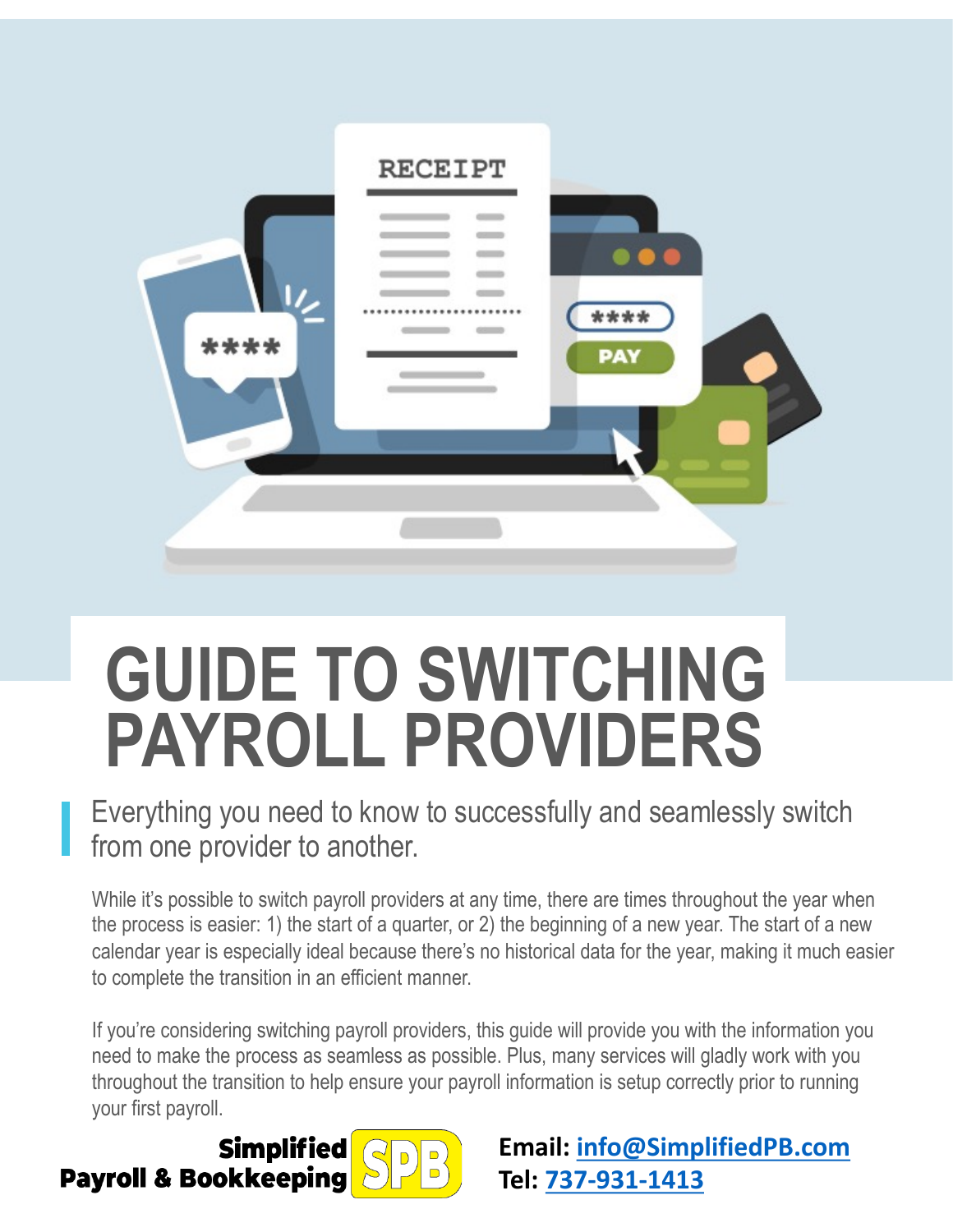# **Preparing to Switch Payroll Providers**

Before you make your decision to switch to a new payroll provider, there are a few basic steps you'll want to take to be best prepared for the switch:

- Review your contract with your current payroll company. Are there any restrictions that outline when you can make a change? If there's something you don't understand, reach out to your provider for clarification and notify them of your intent to change providers.
- $\triangleright$  Sign up with your new payroll company.
- $\triangleright$  Provide the new company with all the necessary information.
- $\triangleright$  Officially transition everything to your new payroll company and close your previous payroll account.
- $\triangleright$  Double check your new account for accuracy.

## **Making the Move to a New Payroll Provider**

Once you've confidently selected a new payroll provider, it's time to officially make the switch. The process of switching providers doesn't have to be complicated and we are more than willing to provide a high level of assistance. This typically means completing all data entry tasks, as well as anything else required to ensure a smooth transition.

#### **PAYROLL TRANSITION CHECKLIST:**

The transition to your new payroll provider is not complete until you provide all the required information. Until you do this, your provider won't be able to pay your employees and withhold the proper amount of taxes. Here's a list of information your new provider will request from you:

#### *Business Identification Numbers & Information*

- a Federal **[Employer Identification Number \(FEIN\)](https://www.irs.gov/businesses/small-businesses-self-employed/apply-for-an-employer-identification-number-ein-online)**
- $\triangleright$  State withholding tax ID number
- $\triangleright$  State unemployment insurance account number and rate
- $\triangleright$  Legal business name, address and business type
- $\triangleright$  Bank account and routing numbers
- $\vee$  Year-to-date gross pay for each employee
- All payroll summaries for the current quarter (only if switching mid-quarter)





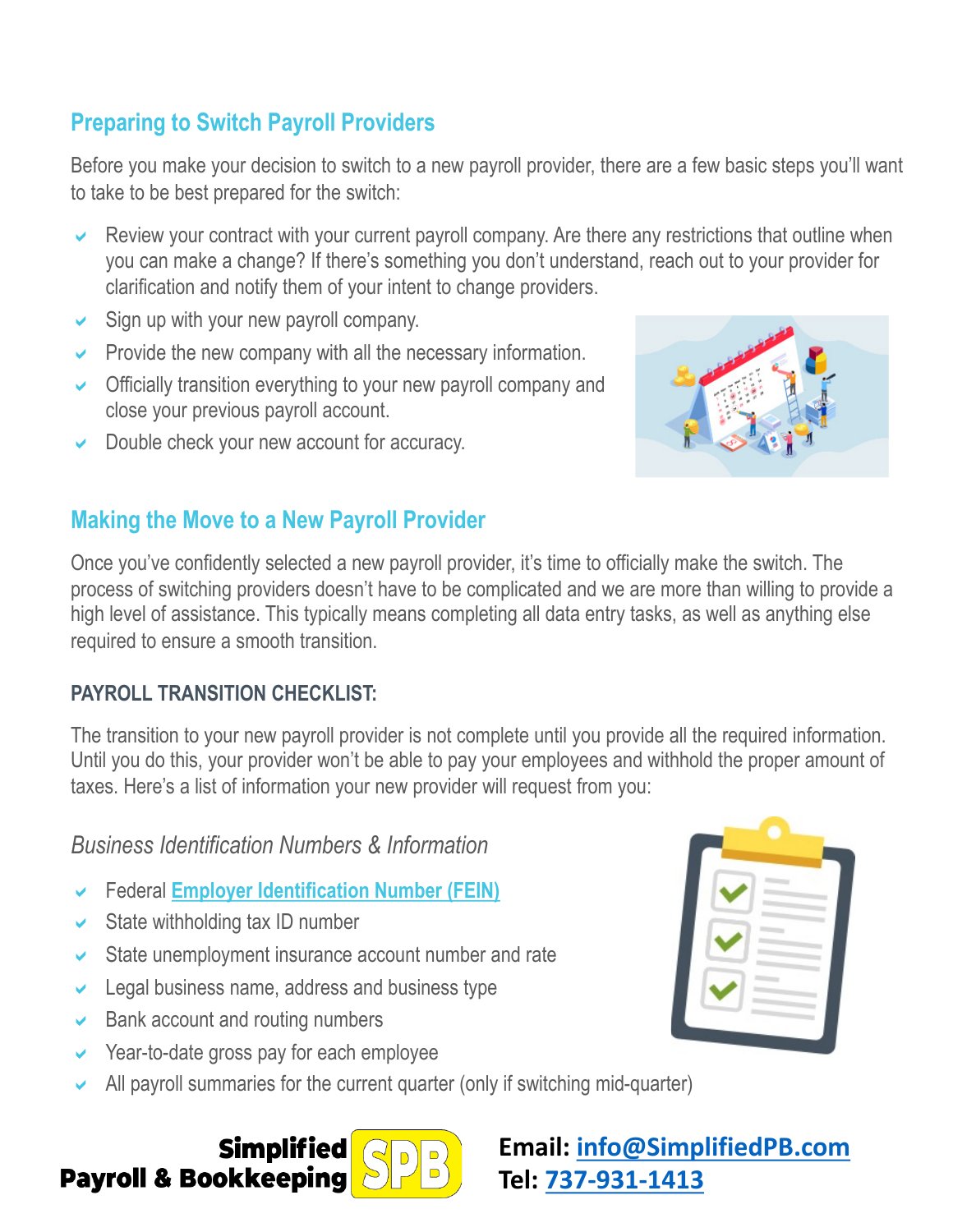#### *Employee Forms and Information*

You should have previously collected the following information and forms from all employees:

- Employee and contractor e-mail addresses, mailing addresses, social security numbers
- Former employee details for generating their W-2s at the end of the year
- $W-4$
- State withholding tax form

#### *Worker Classification*

You will need to classify workers as one of the following:

- $\vee$  A W-2 employee
- $\sim$  A 1099 independent contractor

#### *Payroll Schedule*

Depending on state laws, you can use the same **[payroll schedule](https://www.dol.gov/whd/state/payday.htm)** as before, or make a change. The most popular options are listed below but it will be important to ensure compliance with state pay frequency laws:

- Weekly
- $\vee$  Bi-weekly
- Semi-monthly
- $\vee$  Monthly

### *Payment Method*

How will you pay your employees?

- Direct deposit
- Paper check





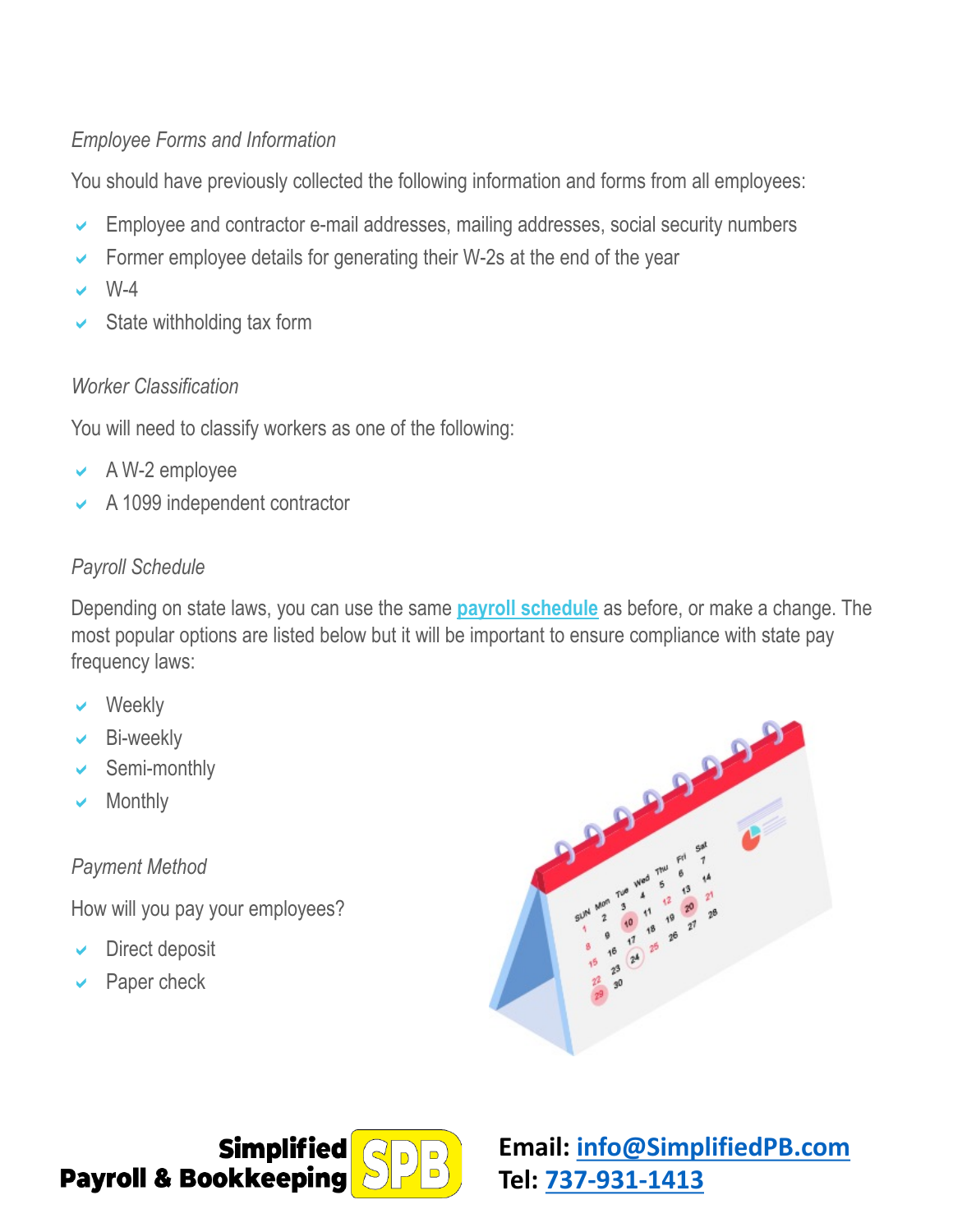# **It's Time to Run Payroll!**

Once your new payroll provider has all of the required information, they can begin to run payroll on your behalf. When closing your previous payroll account, make sure you save and transfer all payroll and employee records, including:

- $\vee$  Year-to-date gross pay and prior state and federal tax filings for all employees
- $\triangleright$  Current and previous employees' addresses, social security numbers, and year-to-date gross pay and tax information to make sure W-2s are correct
- $\sim$  Copies of payroll tax payments and filings made on your behalf for the company

If you switch providers in the middle of a quarter, verify with your previous provider which tax payments and filings they will be making on your behalf. They should refund you any quarterly taxes collected but not submitted to the IRS or state. They should also pay any federal and state income taxes already collected.

While it may seem like your payroll is out of sight, out of mind, you still have some responsibilities. Most importantly, you want to regularly check for accuracy regarding the following withholdings and deductions from employee paychecks:

- $\sqrt{\phantom{a}}$  Federal income tax
- State tax
- $\vee$  Local tax
- $\vee$  Medicare and Social Security taxes
- $\vee$  Other deductions, such as those for retirement plans and insurance

You should also regularly review the following employer taxes:

- $\sim$  Social Security and Medicare
- $\vee$  State Unemployment Insurance
- $\triangleright$  Federal Unemployment Tax Act taxes



**Email: [info@SimplifiedPB.com](mailto:info@SimplifiedPB.com) Tel: [737-931-1413](tel:737-931-1413)**